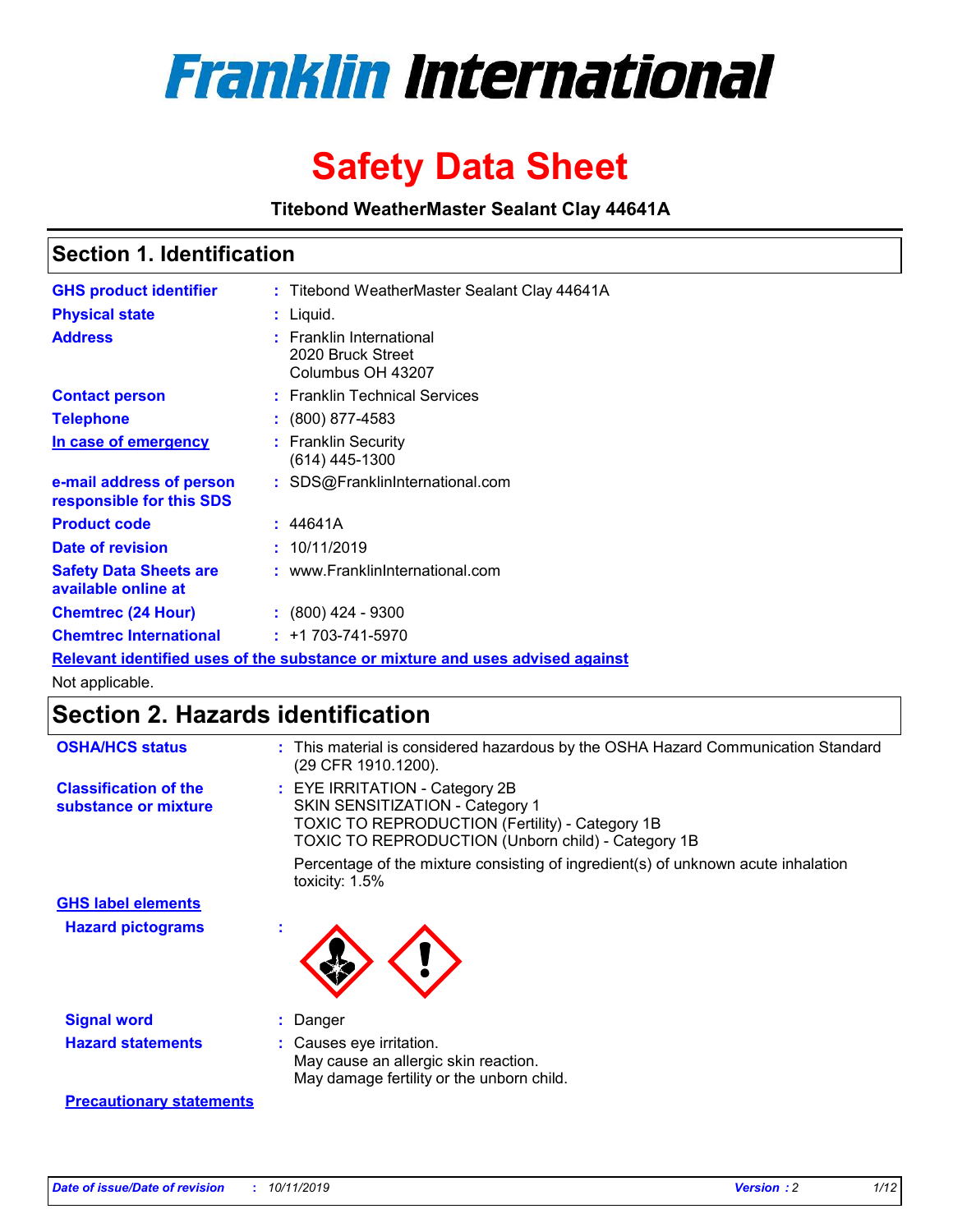### **Section 2. Hazards identification**

| <b>Prevention</b>                          | : Obtain special instructions before use. Do not handle until all safety precautions have<br>been read and understood. Wear protective gloves. Wear eye or face protection.<br>Wear protective clothing. Avoid breathing vapor. Wash hands thoroughly after handling.<br>Contaminated work clothing must not be allowed out of the workplace.                                                        |
|--------------------------------------------|------------------------------------------------------------------------------------------------------------------------------------------------------------------------------------------------------------------------------------------------------------------------------------------------------------------------------------------------------------------------------------------------------|
| <b>Response</b>                            | : IF exposed or concerned: Get medical attention. IF ON SKIN: Wash with plenty of<br>soap and water. Wash contaminated clothing before reuse. If skin irritation or rash<br>occurs: Get medical attention. IF IN EYES: Rinse cautiously with water for several<br>minutes. Remove contact lenses, if present and easy to do. Continue rinsing. If eye<br>irritation persists: Get medical attention. |
| <b>Storage</b>                             | : Store locked up.                                                                                                                                                                                                                                                                                                                                                                                   |
| <b>Disposal</b>                            | : Dispose of contents and container in accordance with all local, regional, national and<br>international regulations.                                                                                                                                                                                                                                                                               |
| <b>Hazards not otherwise</b><br>classified | : Product generates methanol during cure.                                                                                                                                                                                                                                                                                                                                                            |
|                                            |                                                                                                                                                                                                                                                                                                                                                                                                      |

### **Section 3. Composition/information on ingredients**

| <b>Substance/mixture</b><br>Mixture                  |                   |                     |
|------------------------------------------------------|-------------------|---------------------|
| Ingredient name                                      | $\frac{9}{6}$     | <b>CAS number</b>   |
| 3-aminopropyltriethoxysilane<br>Dibutyltin dilaurate | l≤3<br>$\leq 0.3$ | 919-30-2<br>77-58-7 |

Any concentration shown as a range is to protect confidentiality or is due to batch variation.

**There are no additional ingredients present which, within the current knowledge of the supplier and in the concentrations applicable, are classified as hazardous to health or the environment and hence require reporting in this section.**

**Occupational exposure limits, if available, are listed in Section 8.**

### **Section 4. First aid measures**

| <b>Description of necessary first aid measures</b> |                                                                                                                                                                                                                                                                                                                                                                                                                                                                                                                                                                                                                                                                                                                                                                           |  |  |  |
|----------------------------------------------------|---------------------------------------------------------------------------------------------------------------------------------------------------------------------------------------------------------------------------------------------------------------------------------------------------------------------------------------------------------------------------------------------------------------------------------------------------------------------------------------------------------------------------------------------------------------------------------------------------------------------------------------------------------------------------------------------------------------------------------------------------------------------------|--|--|--|
| <b>Eye contact</b>                                 | : Immediately flush eyes with plenty of water, occasionally lifting the upper and lower<br>eyelids. Check for and remove any contact lenses. Continue to rinse for at least 10<br>minutes. If irritation persists, get medical attention.                                                                                                                                                                                                                                                                                                                                                                                                                                                                                                                                 |  |  |  |
| <b>Inhalation</b>                                  | : Remove victim to fresh air and keep at rest in a position comfortable for breathing. If<br>not breathing, if breathing is irregular or if respiratory arrest occurs, provide artificial<br>respiration or oxygen by trained personnel. It may be dangerous to the person providing<br>aid to give mouth-to-mouth resuscitation. Get medical attention. If unconscious, place<br>in recovery position and get medical attention immediately. Maintain an open airway.<br>Loosen tight clothing such as a collar, tie, belt or waistband. In case of inhalation of<br>decomposition products in a fire, symptoms may be delayed. The exposed person may<br>need to be kept under medical surveillance for 48 hours.                                                       |  |  |  |
| <b>Skin contact</b>                                | : Wash with plenty of soap and water. Remove contaminated clothing and shoes. Wash<br>contaminated clothing thoroughly with water before removing it, or wear gloves.<br>Continue to rinse for at least 10 minutes. Get medical attention. In the event of any<br>complaints or symptoms, avoid further exposure. Wash clothing before reuse. Clean<br>shoes thoroughly before reuse.                                                                                                                                                                                                                                                                                                                                                                                     |  |  |  |
| <b>Ingestion</b>                                   | : Wash out mouth with water. Remove dentures if any. Remove victim to fresh air and<br>keep at rest in a position comfortable for breathing. If material has been swallowed and<br>the exposed person is conscious, give small quantities of water to drink. Stop if the<br>exposed person feels sick as vomiting may be dangerous. Do not induce vomiting<br>unless directed to do so by medical personnel. If vomiting occurs, the head should be<br>kept low so that vomit does not enter the lungs. Get medical attention. Never give<br>anything by mouth to an unconscious person. If unconscious, place in recovery position<br>and get medical attention immediately. Maintain an open airway. Loosen tight clothing<br>such as a collar, tie, belt or waistband. |  |  |  |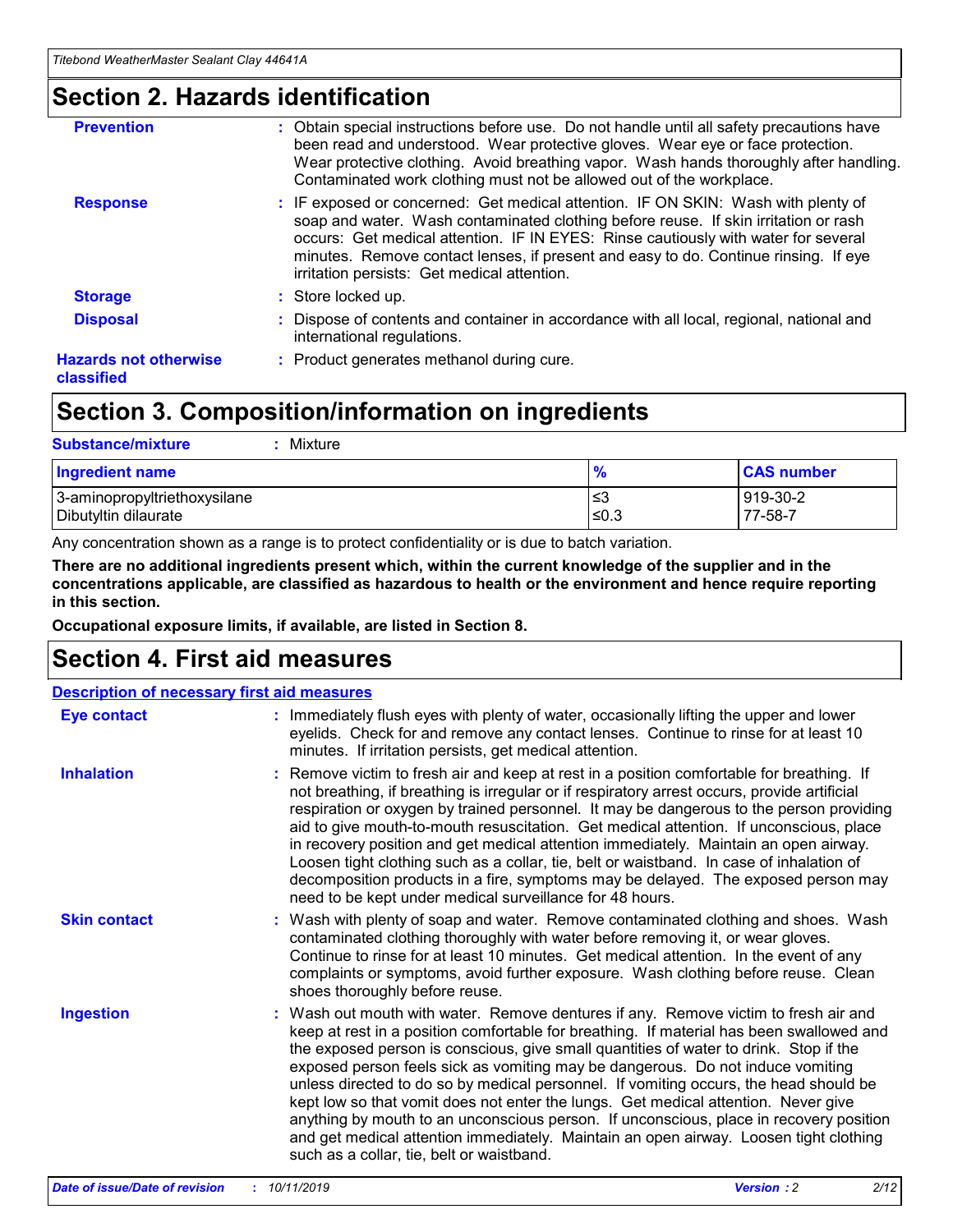## **Section 4. First aid measures**

| Most important symptoms/effects, acute and delayed |                                       |                                                                                                                                                                                                                                                                                                                                                                                                                 |  |  |  |
|----------------------------------------------------|---------------------------------------|-----------------------------------------------------------------------------------------------------------------------------------------------------------------------------------------------------------------------------------------------------------------------------------------------------------------------------------------------------------------------------------------------------------------|--|--|--|
|                                                    | <b>Potential acute health effects</b> |                                                                                                                                                                                                                                                                                                                                                                                                                 |  |  |  |
| <b>Eye contact</b>                                 |                                       | : May cause eye irritation.                                                                                                                                                                                                                                                                                                                                                                                     |  |  |  |
| <b>Inhalation</b>                                  |                                       | : No known significant effects or critical hazards.                                                                                                                                                                                                                                                                                                                                                             |  |  |  |
| <b>Skin contact</b>                                |                                       | : May cause skin irritation.                                                                                                                                                                                                                                                                                                                                                                                    |  |  |  |
| <b>Ingestion</b>                                   |                                       | : No known significant effects or critical hazards.                                                                                                                                                                                                                                                                                                                                                             |  |  |  |
| <b>Over-exposure signs/symptoms</b>                |                                       |                                                                                                                                                                                                                                                                                                                                                                                                                 |  |  |  |
| <b>Eye contact</b>                                 |                                       | : Adverse symptoms may include the following:<br>irritation<br>watering<br>redness                                                                                                                                                                                                                                                                                                                              |  |  |  |
| <b>Inhalation</b>                                  |                                       | : Adverse symptoms may include the following:<br>reduced fetal weight<br>increase in fetal deaths<br>skeletal malformations                                                                                                                                                                                                                                                                                     |  |  |  |
| <b>Skin contact</b>                                |                                       | : Adverse symptoms may include the following:<br>irritation<br>redness<br>reduced fetal weight<br>increase in fetal deaths<br>skeletal malformations                                                                                                                                                                                                                                                            |  |  |  |
| <b>Ingestion</b>                                   |                                       | : Adverse symptoms may include the following:<br>reduced fetal weight<br>increase in fetal deaths<br>skeletal malformations                                                                                                                                                                                                                                                                                     |  |  |  |
|                                                    |                                       | <b>Indication of immediate medical attention and special treatment needed, if necessary</b>                                                                                                                                                                                                                                                                                                                     |  |  |  |
| <b>Notes to physician</b>                          |                                       | : In case of inhalation of decomposition products in a fire, symptoms may be delayed.<br>The exposed person may need to be kept under medical surveillance for 48 hours.                                                                                                                                                                                                                                        |  |  |  |
| <b>Specific treatments</b>                         |                                       | : No specific treatment.                                                                                                                                                                                                                                                                                                                                                                                        |  |  |  |
| <b>Protection of first-aiders</b>                  |                                       | : No action shall be taken involving any personal risk or without suitable training. If it is<br>suspected that fumes are still present, the rescuer should wear an appropriate mask or<br>self-contained breathing apparatus. It may be dangerous to the person providing aid to<br>give mouth-to-mouth resuscitation. Wash contaminated clothing thoroughly with water<br>before removing it, or wear gloves. |  |  |  |

**See toxicological information (Section 11)**

### **Section 5. Fire-fighting measures**

| <b>Extinguishing media</b>                             |                                                                                                                                                                                                     |
|--------------------------------------------------------|-----------------------------------------------------------------------------------------------------------------------------------------------------------------------------------------------------|
| <b>Suitable extinguishing</b><br>media                 | : Use an extinguishing agent suitable for the surrounding fire.                                                                                                                                     |
| <b>Unsuitable extinguishing</b><br>media               | : None known.                                                                                                                                                                                       |
| <b>Specific hazards arising</b><br>from the chemical   | : In a fire or if heated, a pressure increase will occur and the container may burst.                                                                                                               |
| <b>Hazardous thermal</b><br>decomposition products     | : Decomposition products may include the following materials:<br>carbon dioxide<br>carbon monoxide<br>nitrogen oxides<br>metal oxide/oxides                                                         |
| <b>Special protective actions</b><br>for fire-fighters | : Promptly isolate the scene by removing all persons from the vicinity of the incident if<br>there is a fire. No action shall be taken involving any personal risk or without suitable<br>training. |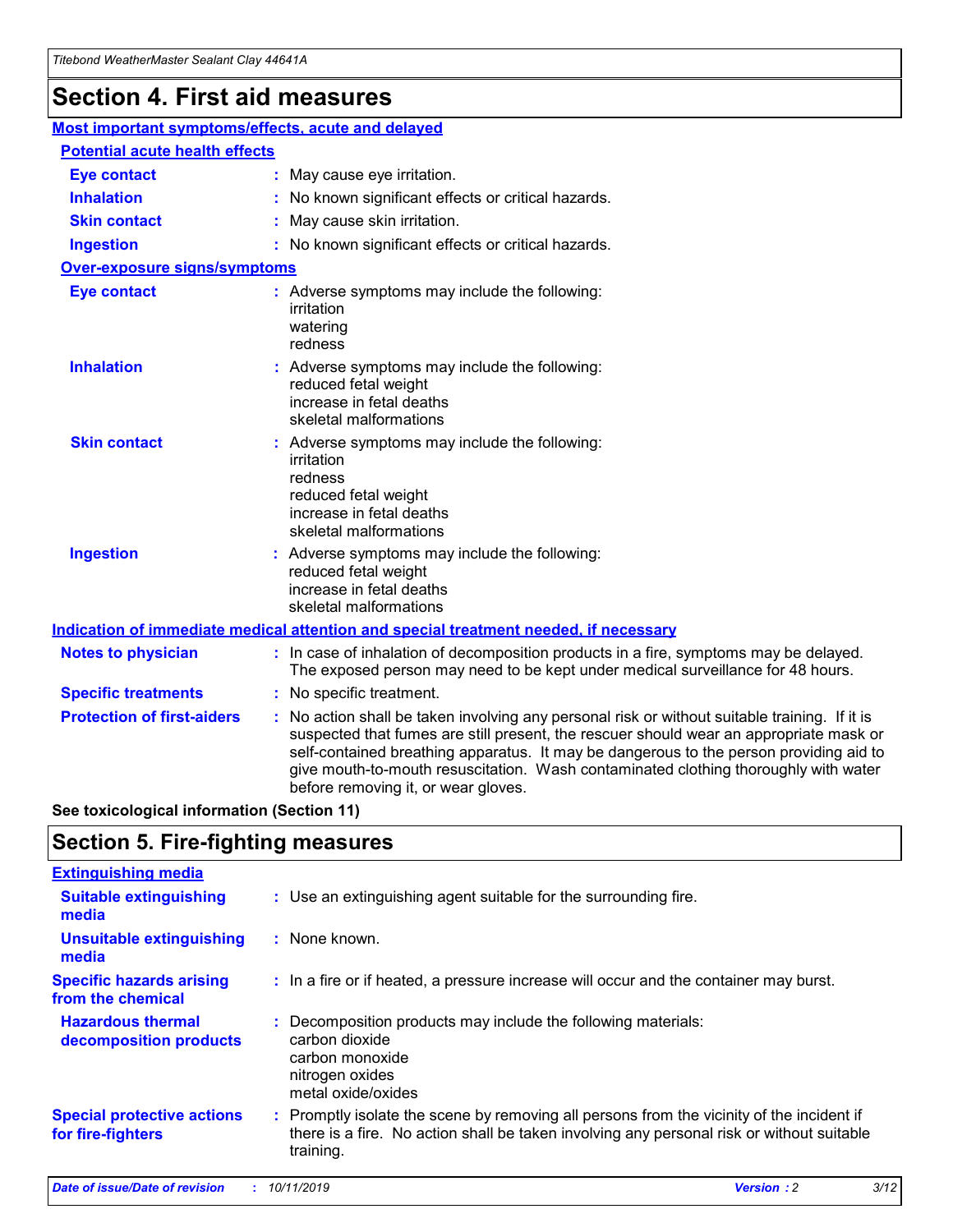### **Section 5. Fire-fighting measures**

**Special protective equipment for fire-fighters** Fire-fighters should wear appropriate protective equipment and self-contained breathing **:** apparatus (SCBA) with a full face-piece operated in positive pressure mode.

### **Section 6. Accidental release measures**

#### **Personal precautions, protective equipment and emergency procedures**

| For non-emergency<br>personnel                               | : No action shall be taken involving any personal risk or without suitable training.<br>Evacuate surrounding areas. Keep unnecessary and unprotected personnel from<br>entering. Do not touch or walk through spilled material. Avoid breathing vapor or mist.<br>Provide adequate ventilation. Wear appropriate respirator when ventilation is<br>inadequate. Put on appropriate personal protective equipment.                                                                                                                                                                                                                                                                                             |
|--------------------------------------------------------------|--------------------------------------------------------------------------------------------------------------------------------------------------------------------------------------------------------------------------------------------------------------------------------------------------------------------------------------------------------------------------------------------------------------------------------------------------------------------------------------------------------------------------------------------------------------------------------------------------------------------------------------------------------------------------------------------------------------|
| For emergency responders                                     | : If specialized clothing is required to deal with the spillage, take note of any information in<br>Section 8 on suitable and unsuitable materials. See also the information in "For non-<br>emergency personnel".                                                                                                                                                                                                                                                                                                                                                                                                                                                                                           |
| <b>Environmental precautions</b>                             | : Avoid dispersal of spilled material and runoff and contact with soil, waterways, drains<br>and sewers. Inform the relevant authorities if the product has caused environmental<br>pollution (sewers, waterways, soil or air).                                                                                                                                                                                                                                                                                                                                                                                                                                                                              |
| <b>Methods and materials for containment and cleaning up</b> |                                                                                                                                                                                                                                                                                                                                                                                                                                                                                                                                                                                                                                                                                                              |
| <b>Small spill</b>                                           | : Stop leak if without risk. Move containers from spill area. Dilute with water and mop up<br>if water-soluble. Alternatively, or if water-insoluble, absorb with an inert dry material and<br>place in an appropriate waste disposal container. Dispose of via a licensed waste<br>disposal contractor.                                                                                                                                                                                                                                                                                                                                                                                                     |
| <b>Large spill</b>                                           | : Stop leak if without risk. Move containers from spill area. Approach release from<br>upwind. Prevent entry into sewers, water courses, basements or confined areas. Wash<br>spillages into an effluent treatment plant or proceed as follows. Contain and collect<br>spillage with non-combustible, absorbent material e.g. sand, earth, vermiculite or<br>diatomaceous earth and place in container for disposal according to local regulations<br>(see Section 13). Dispose of via a licensed waste disposal contractor. Contaminated<br>absorbent material may pose the same hazard as the spilled product. Note: see<br>Section 1 for emergency contact information and Section 13 for waste disposal. |

### **Section 7. Handling and storage**

| <b>Precautions for safe handling</b>                                             |                                                                                                                                                                                                                                                                                                                                                                                                                                                                                                                                                                                                                                                                                                                                                                                                                                                  |
|----------------------------------------------------------------------------------|--------------------------------------------------------------------------------------------------------------------------------------------------------------------------------------------------------------------------------------------------------------------------------------------------------------------------------------------------------------------------------------------------------------------------------------------------------------------------------------------------------------------------------------------------------------------------------------------------------------------------------------------------------------------------------------------------------------------------------------------------------------------------------------------------------------------------------------------------|
| <b>Protective measures</b>                                                       | : Put on appropriate personal protective equipment (see Section 8). Persons with a<br>history of skin sensitization problems should not be employed in any process in which<br>this product is used. Avoid exposure - obtain special instructions before use. Avoid<br>exposure during pregnancy. Do not handle until all safety precautions have been read<br>and understood. Do not get in eyes or on skin or clothing. Do not ingest. Avoid<br>breathing vapor or mist. If during normal use the material presents a respiratory hazard,<br>use only with adequate ventilation or wear appropriate respirator. Keep in the original<br>container or an approved alternative made from a compatible material, kept tightly<br>closed when not in use. Empty containers retain product residue and can be hazardous.<br>Do not reuse container. |
| <b>Advice on general</b><br>occupational hygiene                                 | : Eating, drinking and smoking should be prohibited in areas where this material is<br>handled, stored and processed. Workers should wash hands and face before eating,<br>drinking and smoking. Remove contaminated clothing and protective equipment before<br>entering eating areas. See also Section 8 for additional information on hygiene<br>measures.                                                                                                                                                                                                                                                                                                                                                                                                                                                                                    |
| <b>Conditions for safe storage,</b><br>including any<br><b>incompatibilities</b> | Store between the following temperatures: 0 to 120 $\degree$ C (32 to 248 $\degree$ F). Store in<br>accordance with local regulations. Store in original container protected from direct<br>sunlight in a dry, cool and well-ventilated area, away from incompatible materials (see<br>Section 10) and food and drink. Store locked up. Keep container tightly closed and<br>sealed until ready for use. Containers that have been opened must be carefully<br>resealed and kept upright to prevent leakage. Do not store in unlabeled containers.<br>Use appropriate containment to avoid environmental contamination. See Section 10 for<br>incompatible materials before handling or use.                                                                                                                                                     |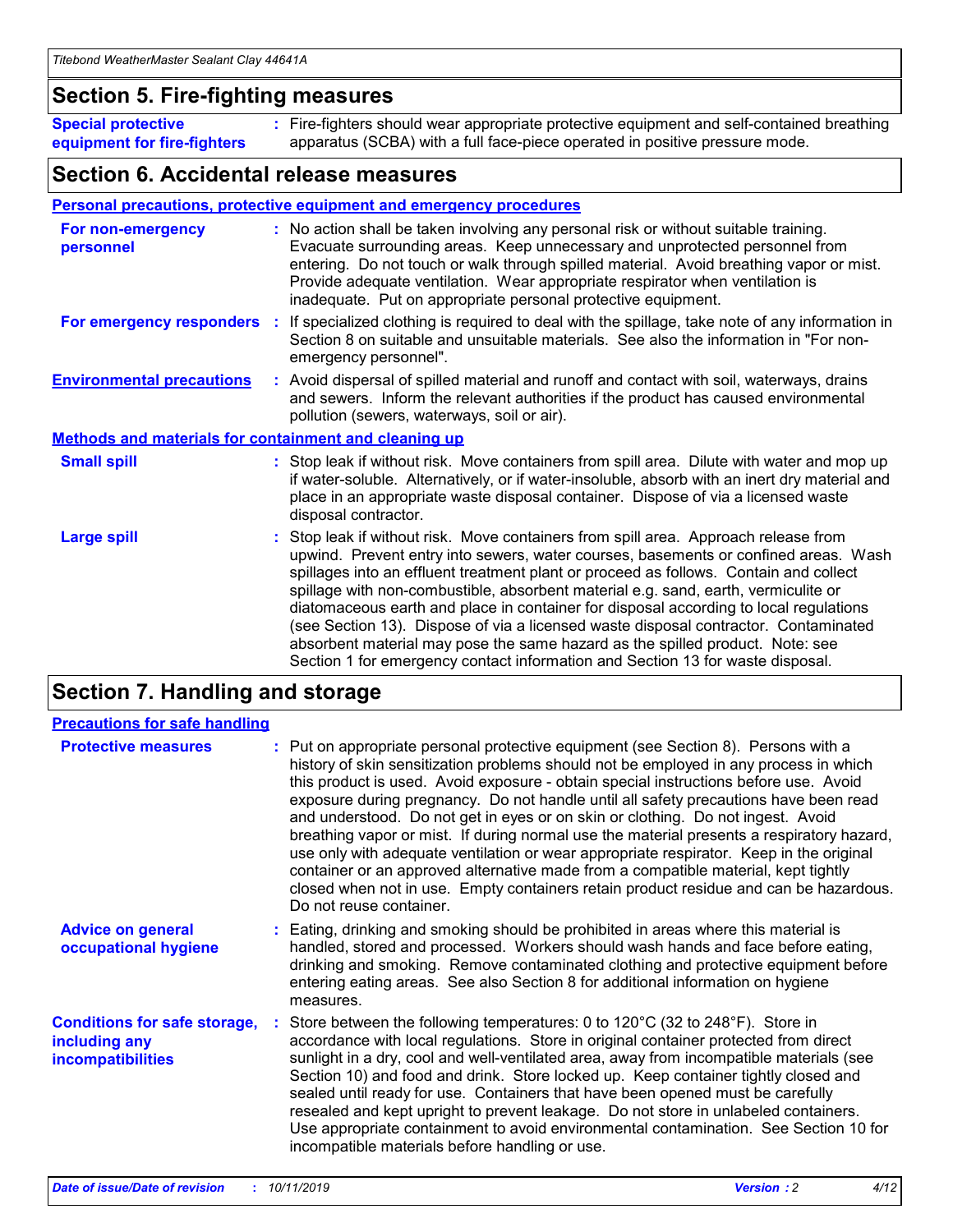## **Section 8. Exposure controls/personal protection**

#### **Control parameters**

#### **Occupational exposure limits**

| <b>Ingredient name</b>                               |    |                        | <b>Exposure limits</b>                                                                                                                                                                                                                                                                                                                                                                                                                                                                                                                                                                                                 |
|------------------------------------------------------|----|------------------------|------------------------------------------------------------------------------------------------------------------------------------------------------------------------------------------------------------------------------------------------------------------------------------------------------------------------------------------------------------------------------------------------------------------------------------------------------------------------------------------------------------------------------------------------------------------------------------------------------------------------|
| 3-aminopropyltriethoxysilane<br>Dibutyltin dilaurate |    |                        | None.<br>ACGIH TLV (United States, 3/2019). Absorbed through skin.<br>Notes: as Sn<br>TWA: $0.1 \text{ mg/m}^3$ , (as Sn) 8 hours.<br>STEL: 0.2 mg/m <sup>3</sup> , (as Sn) 15 minutes.<br>NIOSH REL (United States, 10/2016). Absorbed through skin.<br>Notes: as Sn<br>TWA: 0.1 mg/m <sup>3</sup> , (as Sn) 10 hours.<br>OSHA PEL (United States, 5/2018). Notes: as Sn<br>TWA: 0.1 mg/m <sup>3</sup> , (as Sn) 8 hours.<br>OSHA PEL 1989 (United States, 3/1989). Absorbed through skin.<br>Notes: measured as Sn<br>TWA: 0.1 mg/m <sup>3</sup> , (measured as Sn) 8 hours. Form: Organic                           |
| <b>Appropriate engineering</b><br>controls           |    |                        | : If user operations generate dust, fumes, gas, vapor or mist, use process enclosures,<br>local exhaust ventilation or other engineering controls to keep worker exposure to<br>airborne contaminants below any recommended or statutory limits.                                                                                                                                                                                                                                                                                                                                                                       |
| <b>Environmental exposure</b><br>controls            |    |                        | Emissions from ventilation or work process equipment should be checked to ensure<br>they comply with the requirements of environmental protection legislation. In some<br>cases, fume scrubbers, filters or engineering modifications to the process equipment<br>will be necessary to reduce emissions to acceptable levels.                                                                                                                                                                                                                                                                                          |
| <b>Individual protection measures</b>                |    |                        |                                                                                                                                                                                                                                                                                                                                                                                                                                                                                                                                                                                                                        |
| <b>Hygiene measures</b>                              |    |                        | : Wash hands, forearms and face thoroughly after handling chemical products, before<br>eating, smoking and using the lavatory and at the end of the working period.<br>Appropriate techniques should be used to remove potentially contaminated clothing.<br>Contaminated work clothing should not be allowed out of the workplace. Wash<br>contaminated clothing before reusing. Ensure that eyewash stations and safety<br>showers are close to the workstation location.                                                                                                                                            |
| <b>Eye/face protection</b>                           |    |                        | Safety eyewear complying with an approved standard should be used when a risk<br>assessment indicates this is necessary to avoid exposure to liquid splashes, mists,<br>gases or dusts. If contact is possible, the following protection should be worn, unless<br>the assessment indicates a higher degree of protection: chemical splash goggles.                                                                                                                                                                                                                                                                    |
| <b>Skin protection</b>                               |    |                        |                                                                                                                                                                                                                                                                                                                                                                                                                                                                                                                                                                                                                        |
| <b>Hand protection</b>                               |    |                        | : Chemical-resistant, impervious gloves complying with an approved standard should be<br>worn at all times when handling chemical products if a risk assessment indicates this is<br>necessary. Considering the parameters specified by the glove manufacturer, check<br>during use that the gloves are still retaining their protective properties. It should be<br>noted that the time to breakthrough for any glove material may be different for different<br>glove manufacturers. In the case of mixtures, consisting of several substances, the<br>protection time of the gloves cannot be accurately estimated. |
| <b>Body protection</b>                               |    | handling this product. | Personal protective equipment for the body should be selected based on the task being<br>performed and the risks involved and should be approved by a specialist before                                                                                                                                                                                                                                                                                                                                                                                                                                                |
| <b>Other skin protection</b>                         |    |                        | : Appropriate footwear and any additional skin protection measures should be selected<br>based on the task being performed and the risks involved and should be approved by a<br>specialist before handling this product.                                                                                                                                                                                                                                                                                                                                                                                              |
| <b>Respiratory protection</b>                        | ÷. | aspects of use.        | Based on the hazard and potential for exposure, select a respirator that meets the<br>appropriate standard or certification. Respirators must be used according to a<br>respiratory protection program to ensure proper fitting, training, and other important                                                                                                                                                                                                                                                                                                                                                         |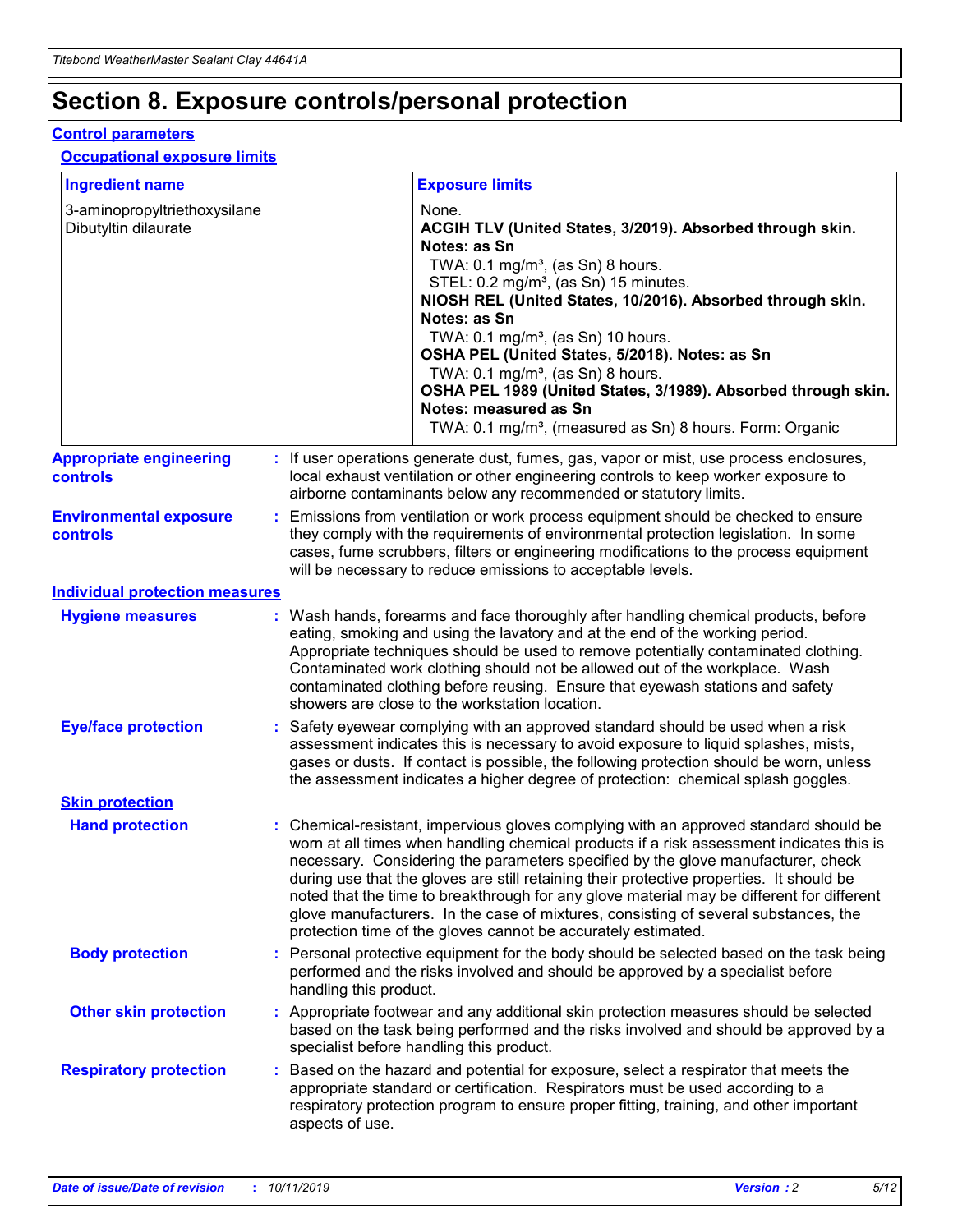### **Section 9. Physical and chemical properties**

#### **Appearance**

| <b>Physical state</b>                             | : Liquid. [Paste.]                                              |
|---------------------------------------------------|-----------------------------------------------------------------|
| <b>Color</b>                                      | Clay.                                                           |
| Odor                                              | : None [Slight]                                                 |
| <b>Odor threshold</b>                             | : Not available.                                                |
| рH                                                | : Not applicable.                                               |
| <b>Melting point</b>                              | : Not available.                                                |
| <b>Boiling point</b>                              | : >100°C (>212°F)                                               |
| <b>Flash point</b>                                | : Closed cup: >200°C (>392°F) [Setaflash.]                      |
| <b>Evaporation rate</b>                           | $:$ <1 (butyl acetate = 1)                                      |
| <b>Flammability (solid, gas)</b>                  | : Not available.                                                |
| Lower and upper explosive<br>(flammable) limits   | : Not available.                                                |
| <b>VOC (less water, less</b><br>exempt solvents)  | : 0 g/l                                                         |
| <b>Volatility</b>                                 | $: 0\%$ (w/w)                                                   |
| <b>Vapor density</b>                              | : Not available.                                                |
| <b>Relative density</b>                           | : 1.4329                                                        |
| <b>Solubility</b>                                 | Insoluble in the following materials: cold water and hot water. |
| <b>Solubility in water</b>                        | : Not available.                                                |
| <b>Partition coefficient: n-</b><br>octanol/water | $:$ Not available.                                              |
| <b>Auto-ignition temperature</b>                  | : Not available.                                                |
| <b>Decomposition temperature</b>                  | : Not available.                                                |
| <b>Viscosity</b>                                  |                                                                 |

### **Section 10. Stability and reactivity**

| <b>Reactivity</b>                            |    | : No specific test data related to reactivity available for this product or its ingredients.            |
|----------------------------------------------|----|---------------------------------------------------------------------------------------------------------|
| <b>Chemical stability</b>                    |    | : The product is stable.                                                                                |
| <b>Possibility of hazardous</b><br>reactions |    | : Under normal conditions of storage and use, hazardous reactions will not occur.                       |
| <b>Conditions to avoid</b>                   |    | : No specific data.                                                                                     |
| <b>Incompatible materials</b>                | ٠. | No specific data.                                                                                       |
| <b>Hazardous decomposition</b><br>products   | ÷. | Under normal conditions of storage and use, hazardous decomposition products should<br>not be produced. |

### **Section 11. Toxicological information**

### **Information on toxicological effects**

#### **Acute toxicity**

| <b>Product/ingredient name</b> | <b>Result</b>           | <b>Species</b> | <b>Dose</b>                | <b>Exposure</b> |
|--------------------------------|-------------------------|----------------|----------------------------|-----------------|
| 3-aminopropyltriethoxysilane   | <b>ILD50 Dermal</b>     | Rabbit         | 4.29 g/kg                  |                 |
| Dibutyltin dilaurate           | ILD50 Oral<br>LD50 Oral | Rat<br>Rat     | $1.57$ g/kg<br>175 $mg/kg$ |                 |
|                                |                         |                |                            |                 |

**Irritation/Corrosion**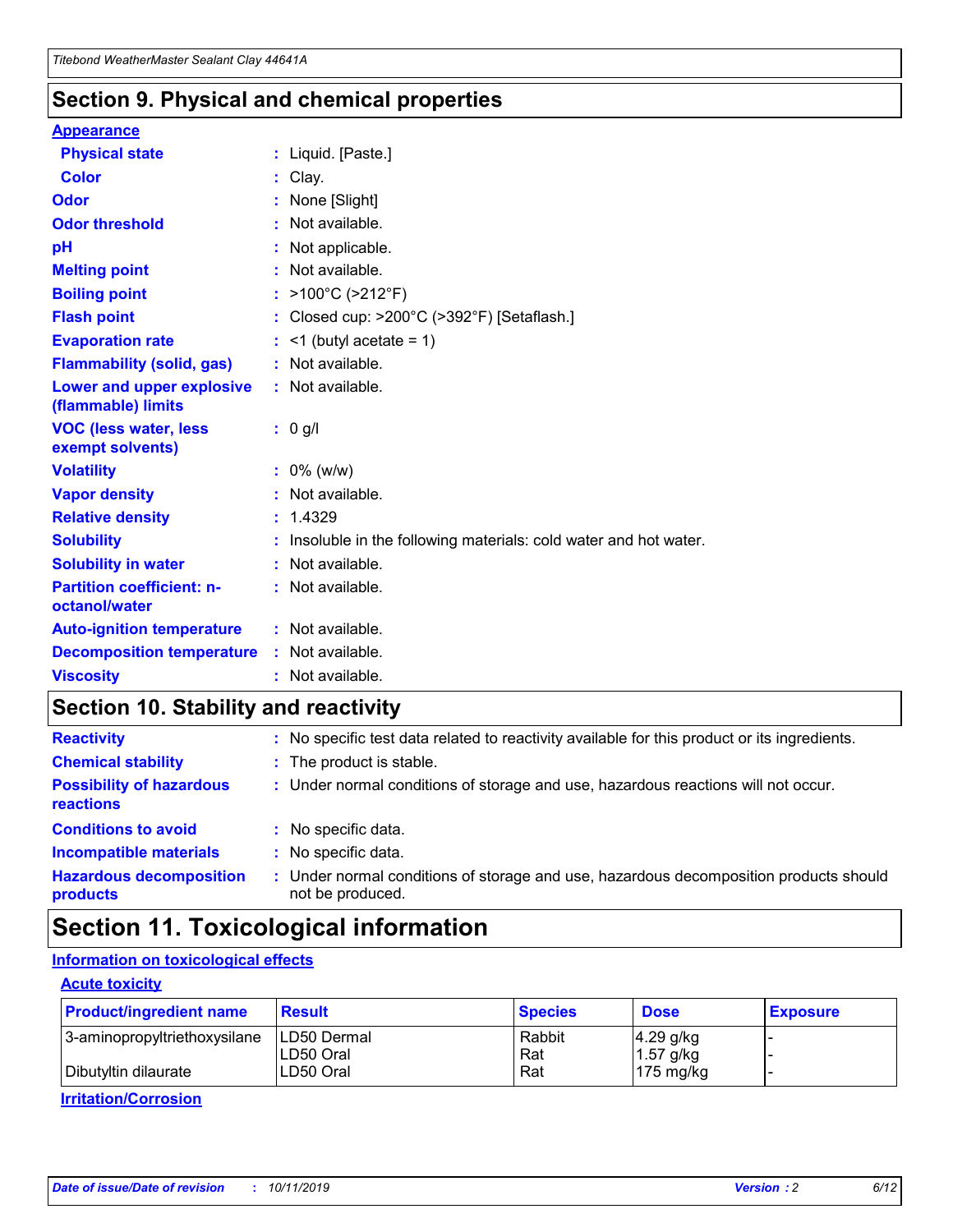## **Section 11. Toxicological information**

| <b>Product/ingredient name</b> | <b>Result</b>            | <b>Species</b> | <b>Score</b> | <b>Exposure</b>     | <b>Observation</b> |
|--------------------------------|--------------------------|----------------|--------------|---------------------|--------------------|
| 3-aminopropyltriethoxysilane   | Eyes - Mild irritant     | Rabbit         |              | $100 \text{ mg}$    |                    |
|                                | Eyes - Severe irritant   | Rabbit         |              | 24 hours 750        |                    |
|                                |                          |                |              | ug                  |                    |
|                                | Skin - Severe irritant   | Rabbit         |              | 24 hours 5          |                    |
|                                |                          |                |              | mq                  |                    |
| Dibutyltin dilaurate           | Eyes - Moderate irritant | Rabbit         |              | <b>24 hours 100</b> |                    |
|                                | Skin - Severe irritant   | Rabbit         |              | mg<br>500 mg        |                    |
|                                |                          |                |              |                     |                    |

#### **Sensitization**

Not available.

#### **Mutagenicity**

Not available.

#### **Carcinogenicity**

Not available.

#### **Reproductive toxicity**

Not available.

#### **Teratogenicity**

Not available.

#### **Specific target organ toxicity (single exposure)**

Not available.

#### **Specific target organ toxicity (repeated exposure)**

| <b>Name</b>                                                                  |                                                                            | <b>Category</b>                                     | <b>Route of</b><br>exposure | <b>Target organs</b> |
|------------------------------------------------------------------------------|----------------------------------------------------------------------------|-----------------------------------------------------|-----------------------------|----------------------|
| Dibutyltin dilaurate                                                         |                                                                            | Category 1                                          | -                           | respiratory system   |
| <b>Aspiration hazard</b><br>Not available.                                   |                                                                            |                                                     |                             |                      |
| <b>Information on the likely</b><br>routes of exposure                       | : Not available.                                                           |                                                     |                             |                      |
| <b>Potential acute health effects</b>                                        |                                                                            |                                                     |                             |                      |
| <b>Eye contact</b>                                                           | : May cause eye irritation.                                                |                                                     |                             |                      |
| <b>Inhalation</b>                                                            |                                                                            | : No known significant effects or critical hazards. |                             |                      |
| <b>Skin contact</b>                                                          | : May cause skin irritation.                                               |                                                     |                             |                      |
| <b>Ingestion</b>                                                             |                                                                            | : No known significant effects or critical hazards. |                             |                      |
| Symptoms related to the physical, chemical and toxicological characteristics |                                                                            |                                                     |                             |                      |
| <b>Eye contact</b>                                                           | irritation<br>watering<br>redness                                          | : Adverse symptoms may include the following:       |                             |                      |
| <b>Inhalation</b>                                                            | reduced fetal weight<br>increase in fetal deaths<br>skeletal malformations | : Adverse symptoms may include the following:       |                             |                      |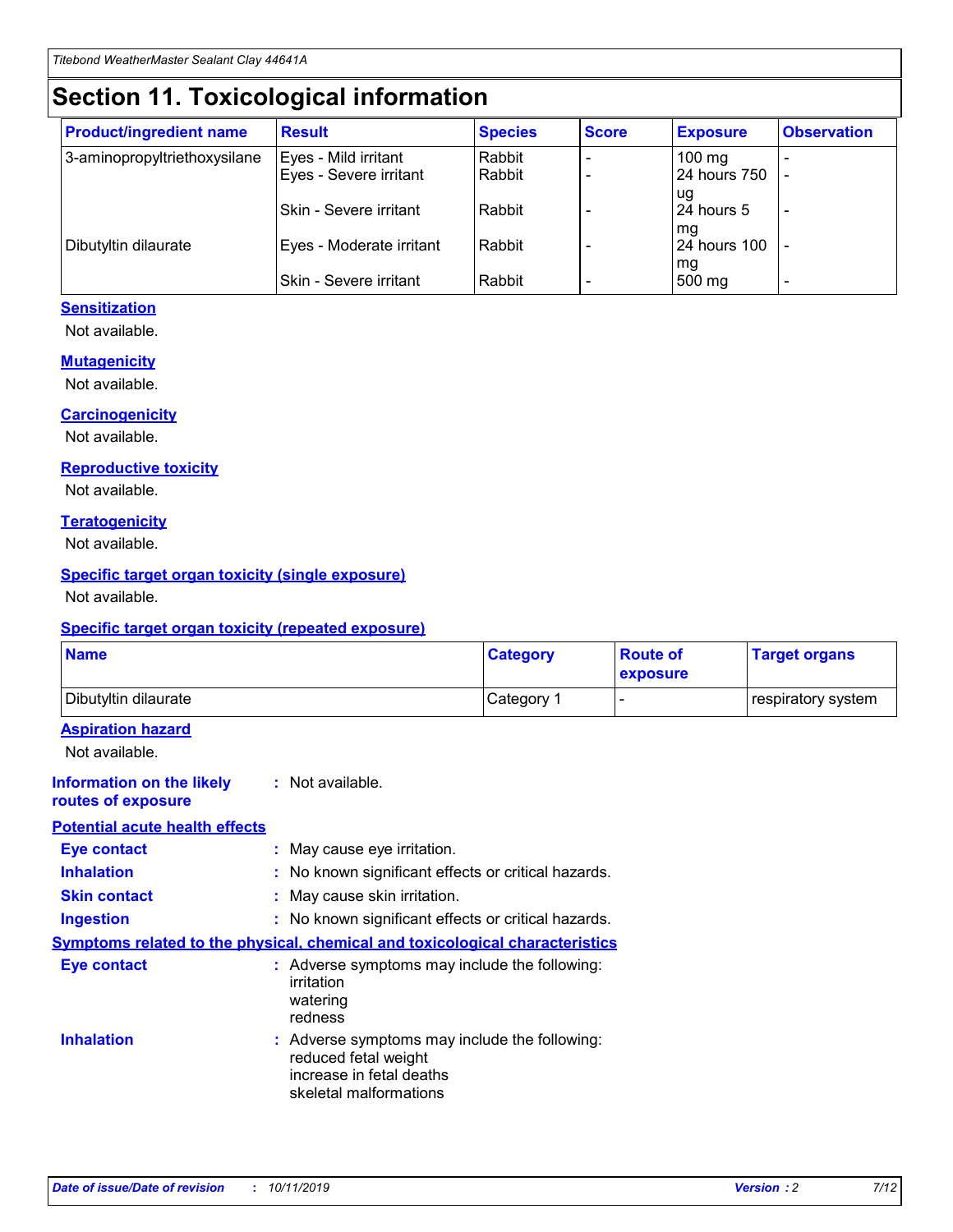## **Section 11. Toxicological information**

| <b>Skin contact</b>                     | : Adverse symptoms may include the following:<br>irritation<br>redness<br>reduced fetal weight<br>increase in fetal deaths<br>skeletal malformations |
|-----------------------------------------|------------------------------------------------------------------------------------------------------------------------------------------------------|
| <b>Ingestion</b>                        | : Adverse symptoms may include the following:<br>reduced fetal weight<br>increase in fetal deaths<br>skeletal malformations                          |
|                                         | Delayed and immediate effects and also chronic effects from short and long term exposure                                                             |
| <b>Short term exposure</b>              |                                                                                                                                                      |
| <b>Potential immediate</b><br>effects   | : Not available.                                                                                                                                     |
| <b>Potential delayed effects</b>        | : Not available.                                                                                                                                     |
| <b>Long term exposure</b>               |                                                                                                                                                      |
| <b>Potential immediate</b><br>effects   | : Not available.                                                                                                                                     |
| <b>Potential delayed effects</b>        | : Not available.                                                                                                                                     |
| <b>Potential chronic health effects</b> |                                                                                                                                                      |
| Not available.                          |                                                                                                                                                      |
| <b>General</b>                          | : Once sensitized, a severe allergic reaction may occur when subsequently exposed to<br>very low levels.                                             |
| <b>Carcinogenicity</b>                  | : No known significant effects or critical hazards.                                                                                                  |
| <b>Mutagenicity</b>                     | No known significant effects or critical hazards.                                                                                                    |
| <b>Teratogenicity</b>                   | May damage the unborn child.                                                                                                                         |
| <b>Developmental effects</b>            | No known significant effects or critical hazards.                                                                                                    |
| <b>Fertility effects</b>                | : May damage fertility.                                                                                                                              |
| <b>Numerical measures of toxicity</b>   |                                                                                                                                                      |
| <b>Acute toxicity estimates</b>         |                                                                                                                                                      |
|                                         |                                                                                                                                                      |

Not available.

## **Section 12. Ecological information**

#### **Toxicity**

| <b>Product/ingredient name</b> | <b>Result</b>                     | <b>Species</b>                       | <b>Exposure</b> |
|--------------------------------|-----------------------------------|--------------------------------------|-----------------|
| Dibutyltin dilaurate           | Chronic EC10 > 2 mg/l Fresh water | Algae - Scenedesmus<br>I subspicatus | l 96 hours      |

### **Persistence and degradability**

| <b>Product/ingredient name</b> | <b>Test</b>                                                                    | <b>Result</b>  |                   | <b>Dose</b> | <b>Inoculum</b>         |
|--------------------------------|--------------------------------------------------------------------------------|----------------|-------------------|-------------|-------------------------|
| Dibutyltin dilaurate           | OECD 301F<br>Ready<br>Biodegradability -<br>Manometric<br>Respirometry<br>Test | 23 % - 28 days |                   |             |                         |
| <b>Product/ingredient name</b> | <b>Aquatic half-life</b>                                                       |                | <b>Photolysis</b> |             | <b>Biodegradability</b> |
| Dibutyltin dilaurate           |                                                                                |                |                   |             | Inherent                |

### **Bioaccumulative potential**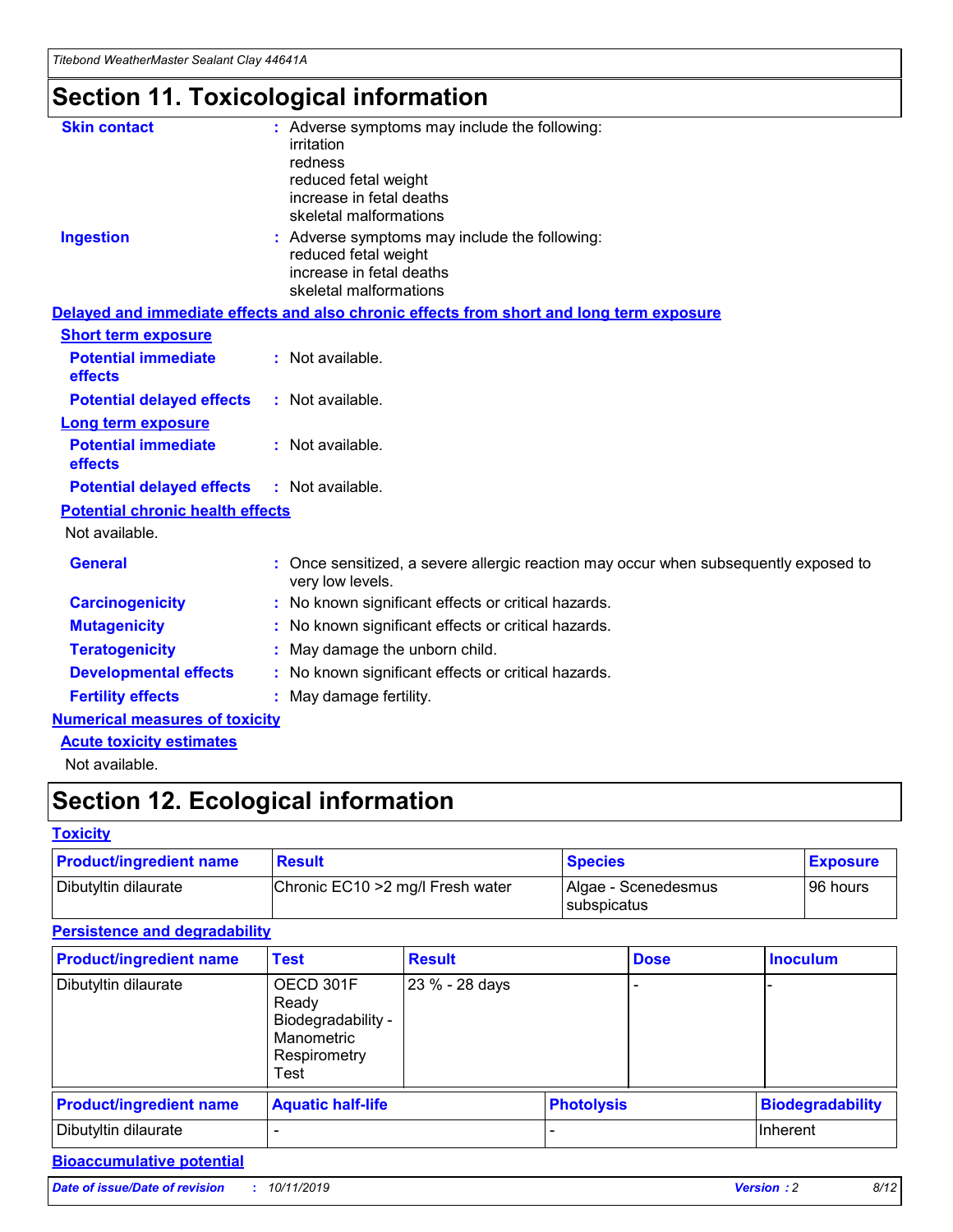## **Section 12. Ecological information**

| <b>Product/ingredient name</b> | ∣LoqP <sub>ow</sub> | <b>BCF</b> | <b>Potential</b> |
|--------------------------------|---------------------|------------|------------------|
| 3-aminopropyltriethoxysilane   | 1.1                 | 3.4        | low              |
| Dibutyltin dilaurate           | 4.44                | 2.91       | low              |

#### **Mobility in soil**

| --- <i>------</i> -----                                       |                                                     |
|---------------------------------------------------------------|-----------------------------------------------------|
| <b>Soil/water partition</b><br>coefficient (K <sub>oc</sub> ) | : Not available.                                    |
| <b>Other adverse effects</b>                                  | : No known significant effects or critical hazards. |

### **Section 13. Disposal considerations**

|  | <b>Disposal methods</b> |  |
|--|-------------------------|--|

**Disposal methods** : The generation of waste should be avoided or minimized wherever possible. Disposal of this product, solutions and any by-products should at all times comply with the requirements of environmental protection and waste disposal legislation and any regional local authority requirements. Dispose of surplus and non-recyclable products via a licensed waste disposal contractor. Waste should not be disposed of untreated to the sewer unless fully compliant with the requirements of all authorities with jurisdiction. Waste packaging should be recycled. Incineration or landfill should only be considered when recycling is not feasible. This material and its container must be disposed of in a safe way. Care should be taken when handling emptied containers that have not been cleaned or rinsed out. Empty containers or liners may retain some product residues. Avoid dispersal of spilled material and runoff and contact with soil, waterways, drains and sewers.

## **Section 14. Transport information**

|                                        | <b>DOT</b><br><b>Classification</b> | <b>TDG</b><br><b>Classification</b> | <b>Mexico</b><br><b>Classification</b> | <b>ADR/RID</b>           | <b>IMDG</b>              | <b>IATA</b>    |
|----------------------------------------|-------------------------------------|-------------------------------------|----------------------------------------|--------------------------|--------------------------|----------------|
| <b>UN number</b>                       | Not regulated.                      | Not regulated.                      | Not regulated.                         | Not regulated.           | Not regulated.           | Not regulated. |
| <b>UN proper</b><br>shipping name      |                                     |                                     |                                        |                          |                          |                |
| <b>Transport</b><br>hazard class(es)   | $\qquad \qquad \blacksquare$        | $\qquad \qquad \blacksquare$        | $\overline{\phantom{a}}$               | $\overline{\phantom{a}}$ | $\overline{\phantom{a}}$ | $\blacksquare$ |
| <b>Packing group</b>                   | $\overline{\phantom{a}}$            |                                     |                                        |                          | $\overline{\phantom{0}}$ |                |
| <b>Environmental</b><br><b>hazards</b> | No.                                 | No.                                 | No.                                    | No.                      | No.                      | No.            |

## **Section 15. Regulatory information**

#### **U.S. Federal regulations**

#### **SARA 302/304**

#### **Composition/information on ingredients**

No products were found.

**SARA 304 RQ :** Not applicable.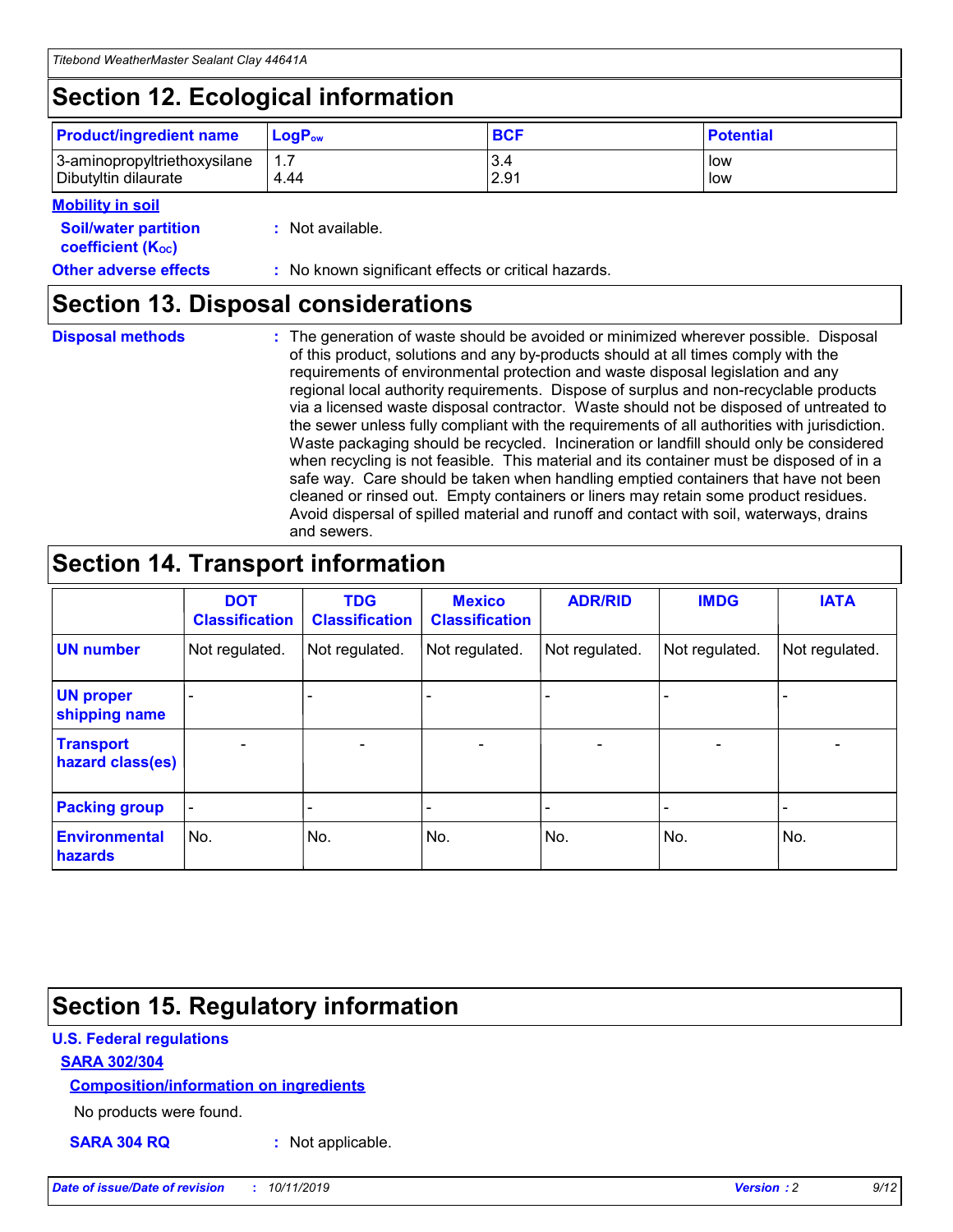## **Section 15. Regulatory information**

#### **SARA 311/312**

**Classification :** EYE IRRITATION - Category 2B SKIN SENSITIZATION - Category 1 TOXIC TO REPRODUCTION (Fertility) - Category 1B TOXIC TO REPRODUCTION (Unborn child) - Category 1B

#### **Composition/information on ingredients**

| <b>Name</b>                  | $\frac{9}{6}$ | <b>Classification</b>                                                                                            |
|------------------------------|---------------|------------------------------------------------------------------------------------------------------------------|
| 3-aminopropyltriethoxysilane | $\leq$ 3      | <b>FLAMMABLE LIQUIDS - Category 4</b><br><b>ACUTE TOXICITY (oral) - Category 4</b>                               |
|                              |               | SKIN IRRITATION - Category 2<br>EYE IRRITATION - Category 2A                                                     |
| Dibutyltin dilaurate         | ≤0.3          | ACUTE TOXICITY (oral) - Category 3<br>SKIN CORROSION - Category 1C                                               |
|                              |               | SERIOUS EYE DAMAGE - Category 1<br>SKIN SENSITIZATION - Category 1<br><b>GERM CELL MUTAGENICITY - Category 2</b> |
|                              |               | TOXIC TO REPRODUCTION (Fertility) - Category 1B<br>TOXIC TO REPRODUCTION (Unborn child) - Category 1B            |
|                              |               | SPECIFIC TARGET ORGAN TOXICITY (REPEATED<br>EXPOSURE) (respiratory system) - Category 1                          |

#### **State regulations**

| <b>Massachusetts</b> | : None of the components are listed. |
|----------------------|--------------------------------------|
| <b>New York</b>      | : None of the components are listed. |
| <b>New Jersey</b>    | : None of the components are listed. |
| <b>Pennsylvania</b>  | : None of the components are listed. |

#### **California Prop. 65**

**A** WARNING: This product can expose you to methanol, which is known to the State of California to cause birth defects or other reproductive harm. For more information go to www.P65Warnings.ca.gov.

| <b>Ingredient name</b> | No significant risk Maximum<br>level | acceptable dosage<br>level |
|------------------------|--------------------------------------|----------------------------|
| methanol               |                                      | Yes.                       |

#### **International regulations**

**Chemical Weapon Convention List Schedules I, II & III Chemicals** Not listed.

#### **Montreal Protocol**

Not listed.

**Stockholm Convention on Persistent Organic Pollutants**

Not listed.

### **UNECE Aarhus Protocol on POPs and Heavy Metals**

Not listed.

#### **Inventory list**

### **China :** All components are listed or exempted.

**United States TSCA 8(b) inventory :** All components are active or exempted.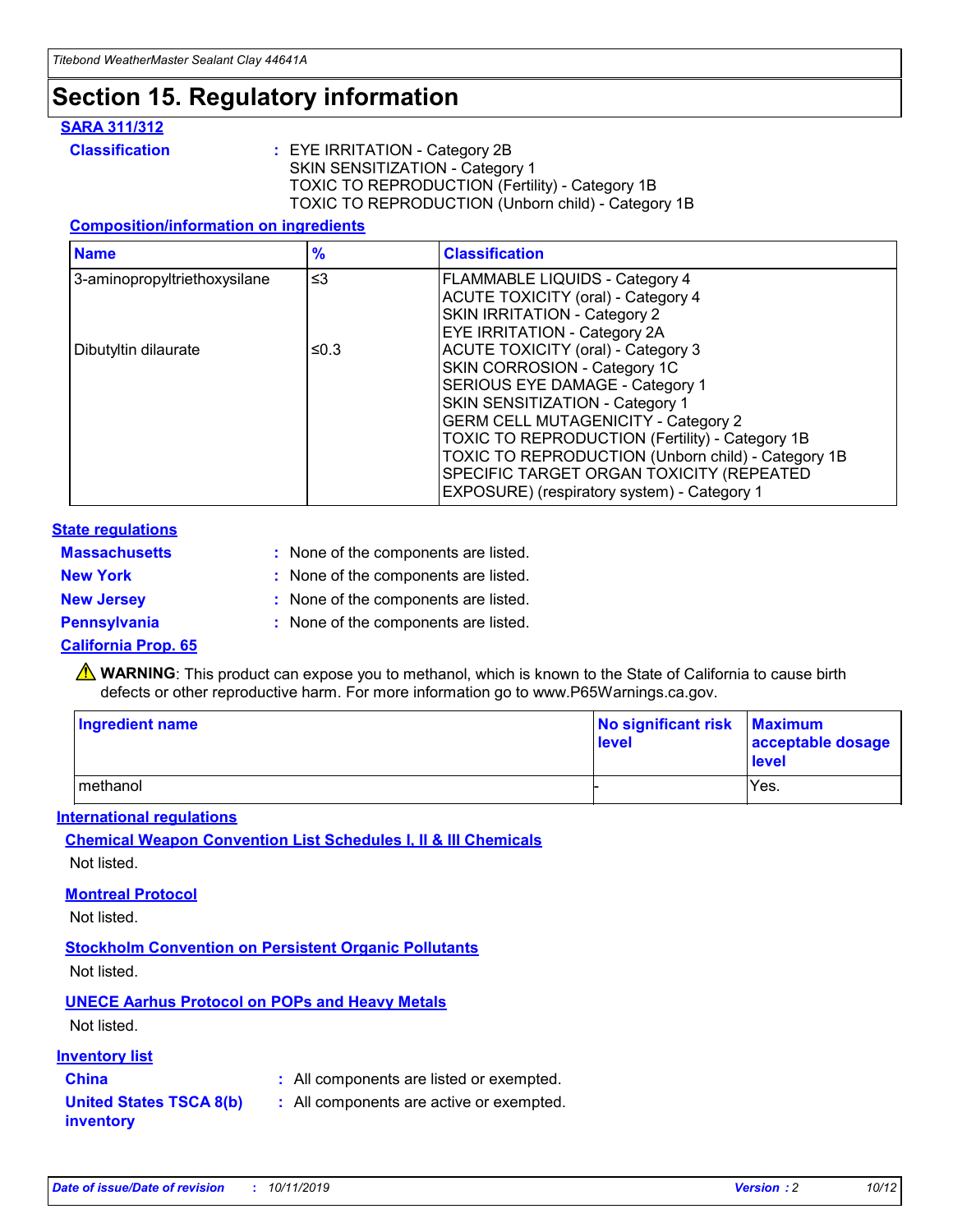## **Section 16. Other information**

**Hazardous Material Information System (U.S.A.)**



**Caution: HMIS® ratings are based on a 0-4 rating scale, with 0 representing minimal hazards or risks, and 4 representing significant hazards or risks. Although HMIS® ratings and the associated label are not required on SDSs or products leaving a facility under 29 CFR 1910.1200, the preparer may choose to provide them. HMIS® ratings are to be used with a fully implemented HMIS® program. HMIS® is a registered trademark and service mark of the American Coatings Association, Inc.**

**The customer is responsible for determining the PPE code for this material. For more information on HMIS® Personal Protective Equipment (PPE) codes, consult the HMIS® Implementation Manual.**

#### **National Fire Protection Association (U.S.A.)**



**Reprinted with permission from NFPA 704-2001, Identification of the Hazards of Materials for Emergency Response Copyright ©1997, National Fire Protection Association, Quincy, MA 02269. This reprinted material is not the complete and official position of the National Fire Protection Association, on the referenced subject which is represented only by the standard in its entirety.**

**Copyright ©2001, National Fire Protection Association, Quincy, MA 02269. This warning system is intended to be interpreted and applied only by properly trained individuals to identify fire, health and reactivity hazards of chemicals. The user is referred to certain limited number of chemicals with recommended classifications in NFPA 49 and NFPA 325, which would be used as a guideline only. Whether the chemicals are classified by NFPA or not, anyone using the 704 systems to classify chemicals does so at their own risk.**

#### **Procedure used to derive the classification**

|                                                                                                                                  | <b>Classification</b>                                                                                                                                                                                                                                                                                                                                                                                                                                                                                                                                                           | <b>Justification</b>                                                     |
|----------------------------------------------------------------------------------------------------------------------------------|---------------------------------------------------------------------------------------------------------------------------------------------------------------------------------------------------------------------------------------------------------------------------------------------------------------------------------------------------------------------------------------------------------------------------------------------------------------------------------------------------------------------------------------------------------------------------------|--------------------------------------------------------------------------|
| <b>EYE IRRITATION - Category 2B</b><br>SKIN SENSITIZATION - Category 1<br><b>TOXIC TO REPRODUCTION (Fertility) - Category 1B</b> | TOXIC TO REPRODUCTION (Unborn child) - Category 1B                                                                                                                                                                                                                                                                                                                                                                                                                                                                                                                              | Expert judgment<br>Expert judgment<br>Expert judgment<br>Expert judgment |
| <b>History</b>                                                                                                                   |                                                                                                                                                                                                                                                                                                                                                                                                                                                                                                                                                                                 |                                                                          |
| Date of printing                                                                                                                 | : 4/22/2022                                                                                                                                                                                                                                                                                                                                                                                                                                                                                                                                                                     |                                                                          |
| Date of issue/Date of<br>revision                                                                                                | : 10/11/2019                                                                                                                                                                                                                                                                                                                                                                                                                                                                                                                                                                    |                                                                          |
| Date of previous issue                                                                                                           | : 10/16/2020                                                                                                                                                                                                                                                                                                                                                                                                                                                                                                                                                                    |                                                                          |
| <b>Version</b>                                                                                                                   | $\therefore$ 2                                                                                                                                                                                                                                                                                                                                                                                                                                                                                                                                                                  |                                                                          |
| <b>Key to abbreviations</b>                                                                                                      | $\therefore$ ATE = Acute Toxicity Estimate<br><b>BCF</b> = Bioconcentration Factor<br>GHS = Globally Harmonized System of Classification and Labelling of Chemicals<br>IATA = International Air Transport Association<br><b>IBC</b> = Intermediate Bulk Container<br><b>IMDG = International Maritime Dangerous Goods</b><br>LogPow = logarithm of the octanol/water partition coefficient<br>MARPOL = International Convention for the Prevention of Pollution From Ships, 1973<br>as modified by the Protocol of 1978. ("Marpol" = marine pollution)<br>$UN = United Nations$ |                                                                          |